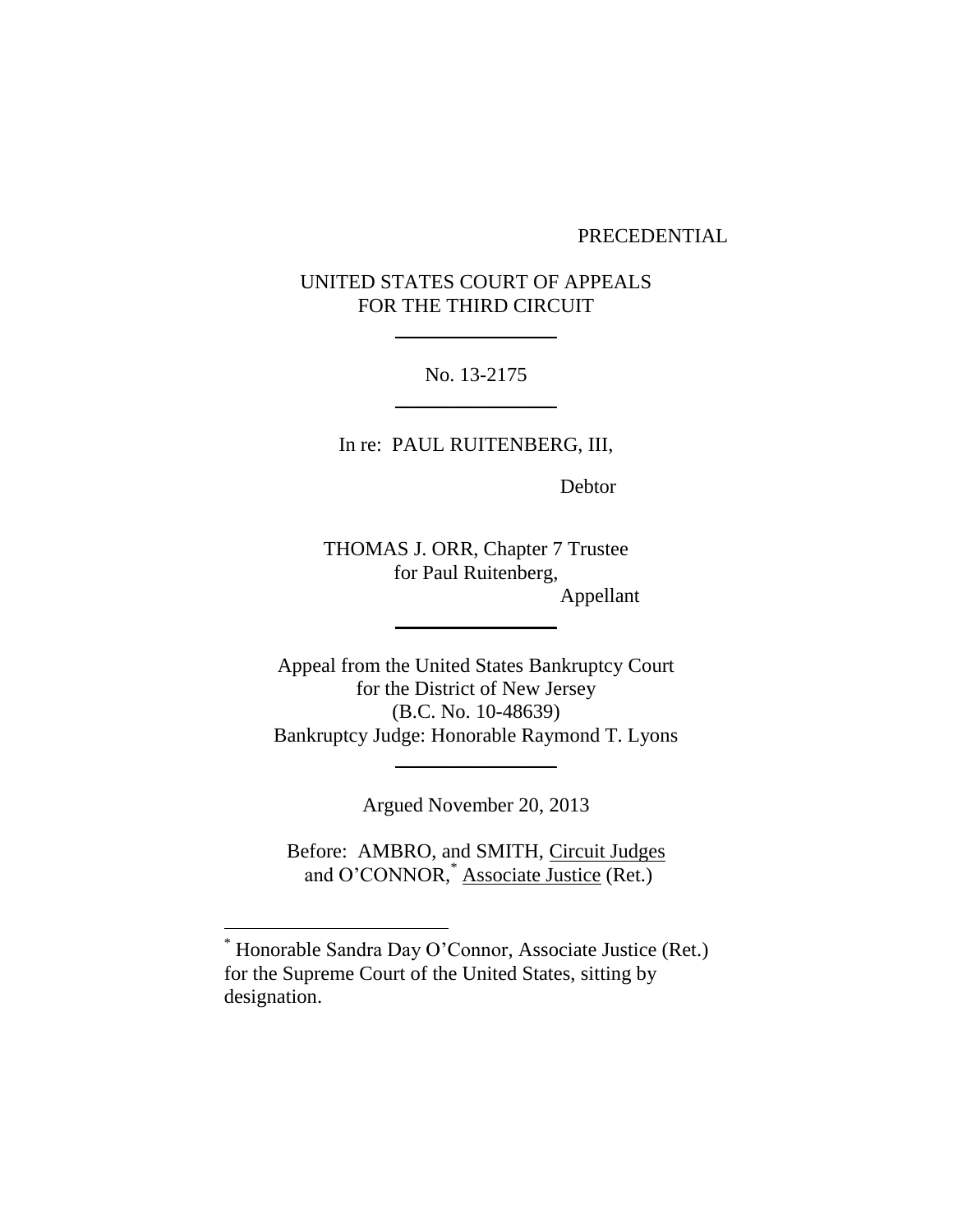(Opinion filed March 13, 2014)

Graig P. Corveleyn, Esquire Andrea Dobin, Esquire (Argued) Trenk, DiPasquale, Della Fera & Sodono 427 Riverview Plaza Trenton, NJ 08611

Counsel for Appellant

Erin J. Kennedy, Esquire (Argued) Forman, Holt, Eliades & Youngman 80 Route 4 East, Suite 290 Paramus, NJ 07652

Counsel for Appellee

## OPINION OF THE COURT  $\frac{1}{2}$

\_\_\_\_\_\_\_\_\_\_\_\_\_\_\_\_

## AMBRO, Circuit Judge

We decide whether Candace Ruitenberg's interest in an equitable share of marital property pending her divorce from Paul Ruitenberg, III is a pre-petition "claim" against Paul's bankruptcy estate. The issue has divided Bankruptcy Courts in our Circuit.

Paul filed for bankruptcy under Chapter 7 of the Bankruptcy Code, and Thomas J. Orr was appointed as the Trustee of the bankruptcy estate. Before that filing, Paul and Candace were in divorce proceedings in New Jersey state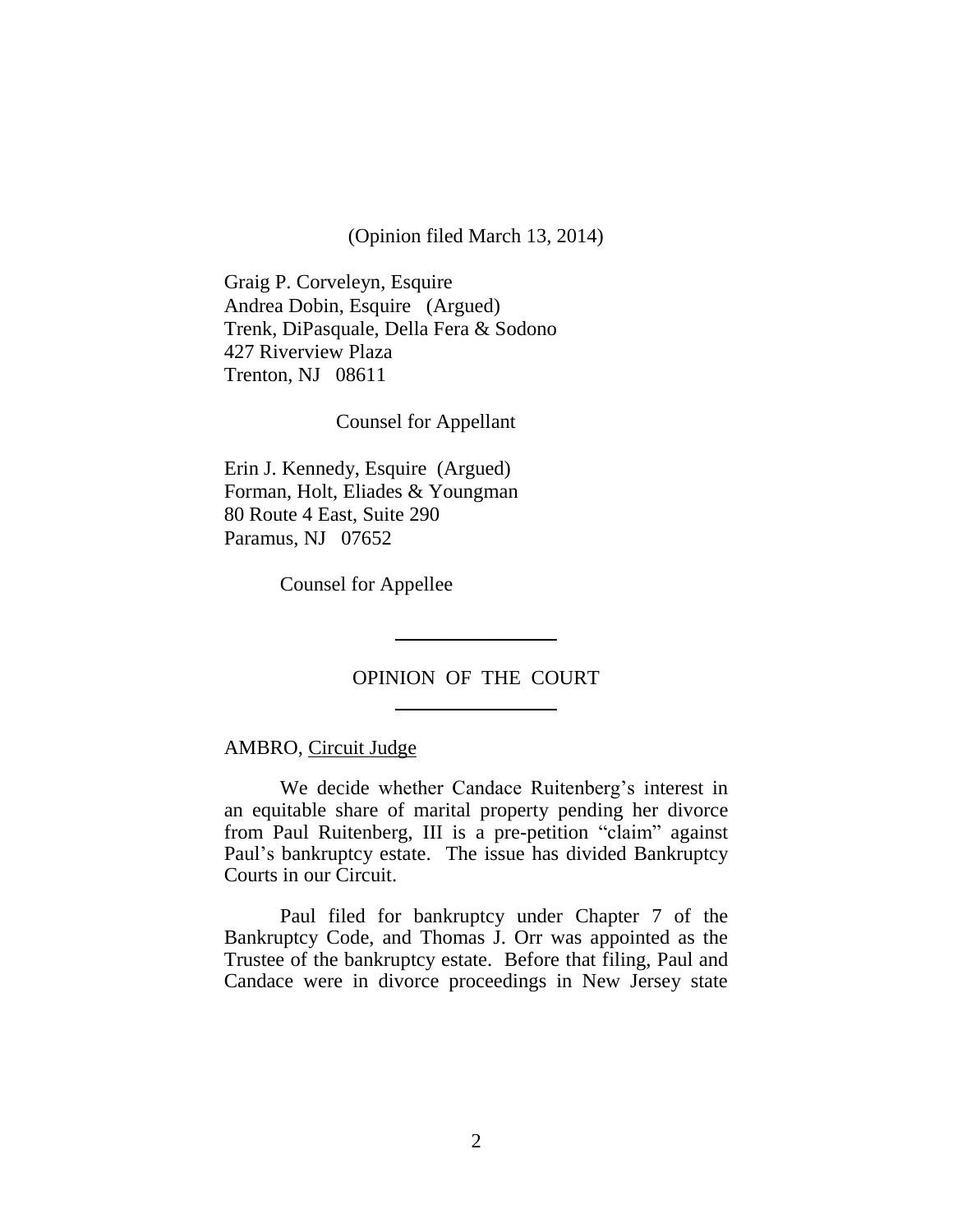court. No final judgment of divorce existed when Paul filed his bankruptcy petition nor was there a division of marital assets. Based on an estimate of her expected share of marital assets, Candace filed a timely proof of claim for \$577,935 (the "Claim") against Paul's bankruptcy estate.<sup>1</sup> (Candace initially sought priority status for the Claim under 11 U.S.C.  $\S$  507(a)(1)(A) and (B), but later conceded that the Claim, even if pre-petition, is not entitled to priority as a domestic support obligation.)

Orr sought to expunge the Claim. He argued that Candace's interest in equitably dividing the marital property in Paul's bankruptcy estate was not a "claim" for purposes of § 101(5) of the Bankruptcy Code, 11 U.S.C. § 101(5), because the New Jersey court had not entered a final divorce decree before Paul filed for bankruptcy. Candace's Chapter 7 Trustee, Barbara Edwards, opposed the motion to expunge. She argued that Candace had a contingent claim for equitable distribution of marital property, and that was a pre-petition claim against Paul's estate.

The parties' briefs did not detail the marital property at issue between Paul and Candace, nor why it mattered that the Claim be classified as pre- or post-petition. In general, postpetition claims for equitable distribution are not discharged. *In re Ruitenberg*, 469 B.R. 203, 206 (Bankr. D.N.J. 2012) (citations omitted). And, as acknowledged by the parties, under the changes implemented by the Bankruptcy Abuse Prevention and Consumer Protection Act of 2005 ("BAPCPA"), Pub. L. No. 109-8, § 215(3), 119 Stat. 23 (2005), equitable distribution claims are nondischargeable in Chapter 7. *See* 11 U.S.C. § 523(a)(15) (excepting from

 $\overline{a}$ 

Candace later filed her own Chapter 7 petition, and disclosed the Claim as an asset of unknown value in her estate.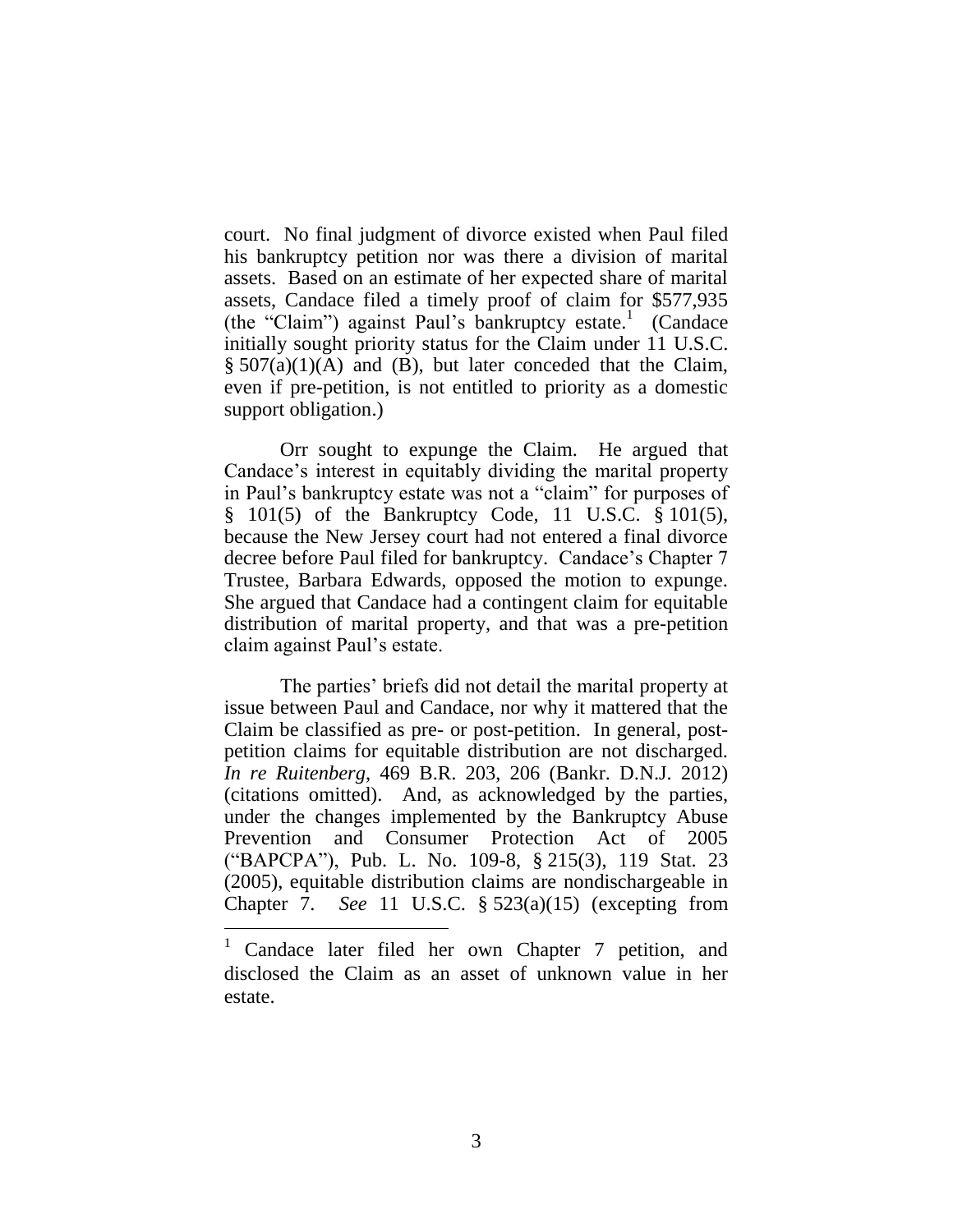discharge any liability on a claim "to a spouse [or] former spouse . . . that is incurred by the debtor in the course of a divorce or separation or in connection with a separation agreement, divorce decree or other order of a court of record"); *see also Ruitenberg*, 469 B.R. at 208; 4 Collier on Bankruptcy (16th ed. Supp. 2013) ¶ 523.23 ("Section  $523(a)(15)$  now provides, unqualifiedly, that a property settlement obligation encompassed by section  $523(a)(15)$  is nondischargeable.").

The record before the Bankruptcy Court and the parties' statements at oral argument shed some light on the practical distinction between a pre- and a post- petition claim in this case. Candace's Claim was apparently premised on her stake in a partnership that was legally titled in Paul's name and hence passed to his bankruptcy estate; it would likely be distributed between Paul and Candace as shared marital property in connection with any divorce decree. *See*  N.J. Stat. Ann. § 2A:34-23.1 ("It shall be a rebuttable presumption that each party made a substantial financial or nonfinancial contribution to the acquisition of income and property [during the marriage]."). Thus, through the Claim Candace sought her anticipated share of marital property that was in the hands of Trustee Orr in Paul's estate. If the Claim is classified as pre-petition, Candace would share in any distribution of the bankruptcy estate as a general unsecured creditor. If, however, the Claim is deemed post-petition, Candace will be left to collect on her interest outside of bankruptcy with the fear that there will be less left after Paul's Chapter 7 liquidation for that Claim than if it shared in his estate as a pre-petition claim.

Bankruptcy Judge Lyons denied Orr's motion and agreed with Edwards that, under more-current decisions of our Court, "the pending claim for equitable distribution against [Paul's] bankruptcy estate arose prepetition and must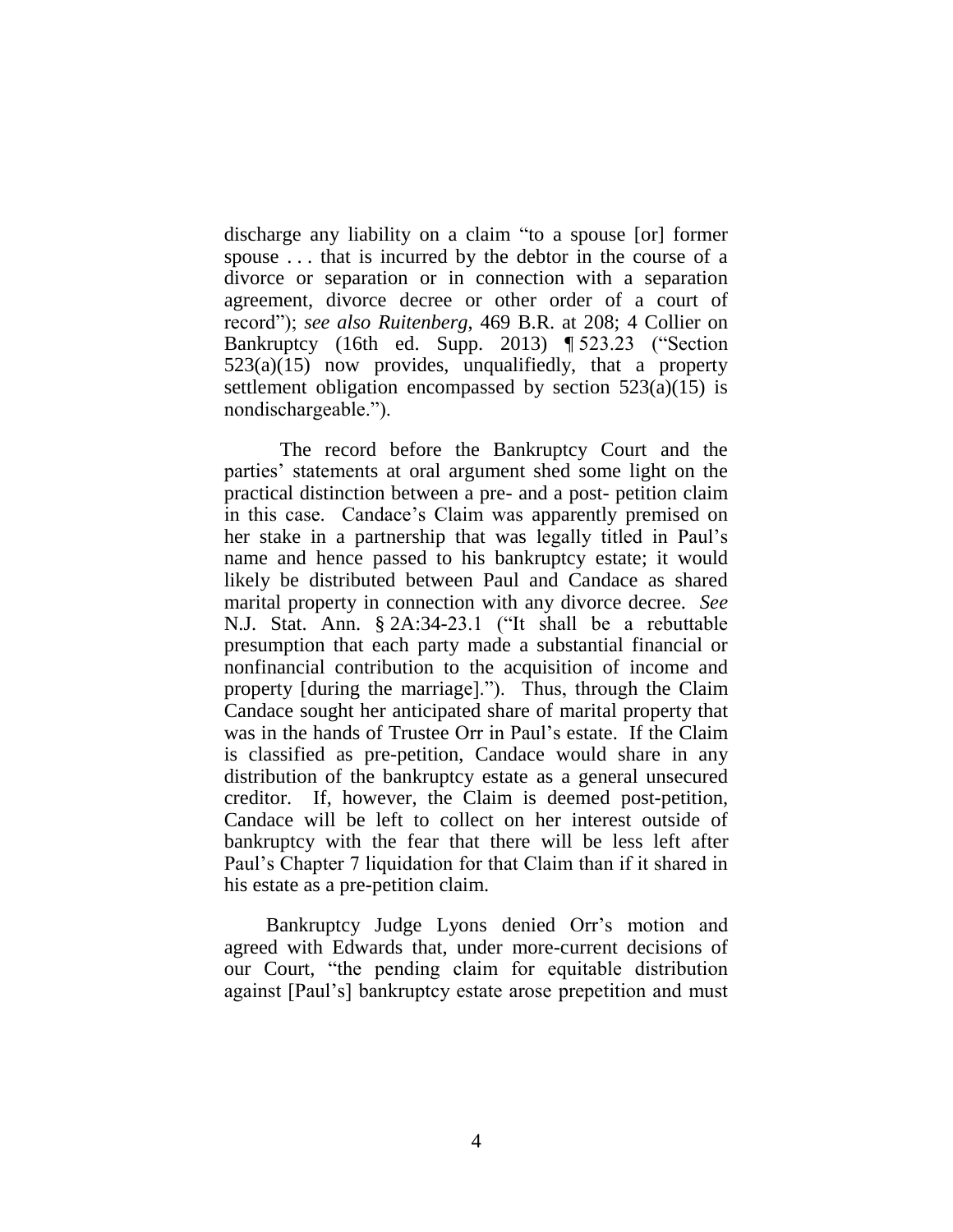be allowed." *In re Ruitenberg*, 469 B.R. at 204. Orr timely appealed the Bankruptcy Court's order, and the District Court certified the case for direct appeal to our Court.

The Bankruptcy Court had jurisdiction under 28 U.S.C. § 157(b). We have jurisdiction over this direct appeal pursuant to 28 U.S.C.  $\S$  158(d)(2)(A). We review the Bankruptcy Court's findings for clear error, and apply plenary review to its conclusions of law. *In re Handel*, 570 F.3d 140, 141 (3d Cir. 2009). We note that Orr does not challenge any of the factual findings of the Bankruptcy Court. Rather, the parties agree that this appeal presents a pure question of law. *See* Appellant's Br. at 6; Appellee's Br. at 1.

Deciding when an interest in the equitable distribution of marital assets in a divorce proceeding becomes a claim against the bankruptcy estate of one of the spouses begins with what the Bankruptcy Code defines as a "claim." It is in relevant part a "right to payment, whether or not such right is reduced to judgment, liquidated, unliquidated, fixed, contingent, matured, unmatured, disputed, undisputed, legal, equitable, secured, or unsecured[.]" 11 U.S.C. § 101(5)(A). Even if no final judgment of divorce existed for Candace and Paul when he entered bankruptcy, her interest was, at the least, unliquidated and contingent on a final decree apportioning marital property, perhaps unmatured, and likely disputed. But, no matter, it literally is a "claim" under  $§ 101(5).^{2}$ 

<sup>2</sup> A case cited by neither party—*In re Skorich*, 482 F.3d 21 (1st Cir. 2007)—deserves our recognition and comment. The First Circuit Court held that a pre-petition order of a New Hampshire Family Court transferring proceeds from the sale of marital property to an escrow account was not a voidable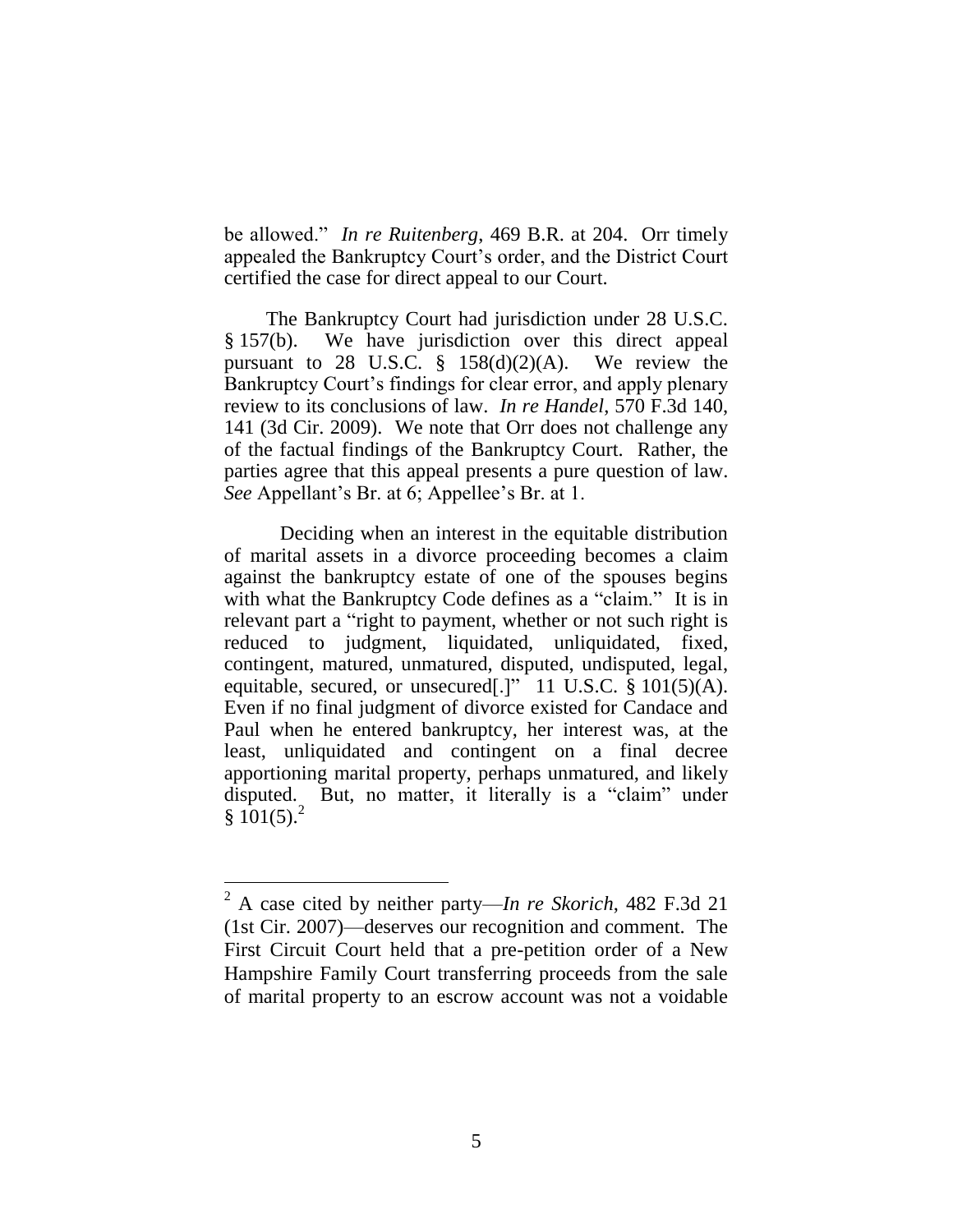Our recent analysis of § 101(5) in *JELD-WEN, Inc. v. Van Brunt (In re Grossman's)*, 607 F.3d 114 (3d Cir. 2010), supports this view. There we dealt with whether an asbestosrelated tort action against a home improvement retailer arose as a "claim" before the retailer's bankruptcy filing. If so, bankruptcy may discharge that claim even though the injury arose (and thus the tort action accrued) after the bankruptcy filing. *Id.* at 117. We noted that both Congress and the Supreme Court have instructed that a "claim" under the Bankruptcy Code be given the broadest possible definition. *Id.* at 121 (citing H.R. Rep. No. 95-595, at 309 (1977) and *FCC v. NextWave Pers. Commc'ns Inc.*, 537 U.S 293, 302 (2003)). In the specific tort action at issue in *Grossman's*, we held that "a 'claim' arises when an individual is exposed pre-

preference under § 547 of the Bankruptcy Code with respect to the bankruptcy estate of the husband. See *id.* at 27. In reaching that result, the First Circuit concluded, among other things, that the former wife did "not have a 'claim' against the [former husband] as a 'creditor'," *id.* at 27, an element needed to qualify as a preference. The rationale for that statement was that the former wife's "equitable interest in marital property is not a 'claim' under [Code] section 101(5), because it is neither a 'right to payment' (subsection (A)) nor a 'right to an equitable remedy for breach of performance' (subsection (B))." *Id.* at 25. Though a forceful argument exists that a court granting to a spouse an equitable interest in the cash proceeds of the sale of marital property is a right to payment constituting a claim under § 101(5), *Skorich* dealt with a state court placing marital property in escrow prior to one spouse's bankruptcy, and in any event the case concerned whether that court-ordered transfer was a voidable preference. *Id.* at 23-24. Our case involves neither an escrow nor a preference claim.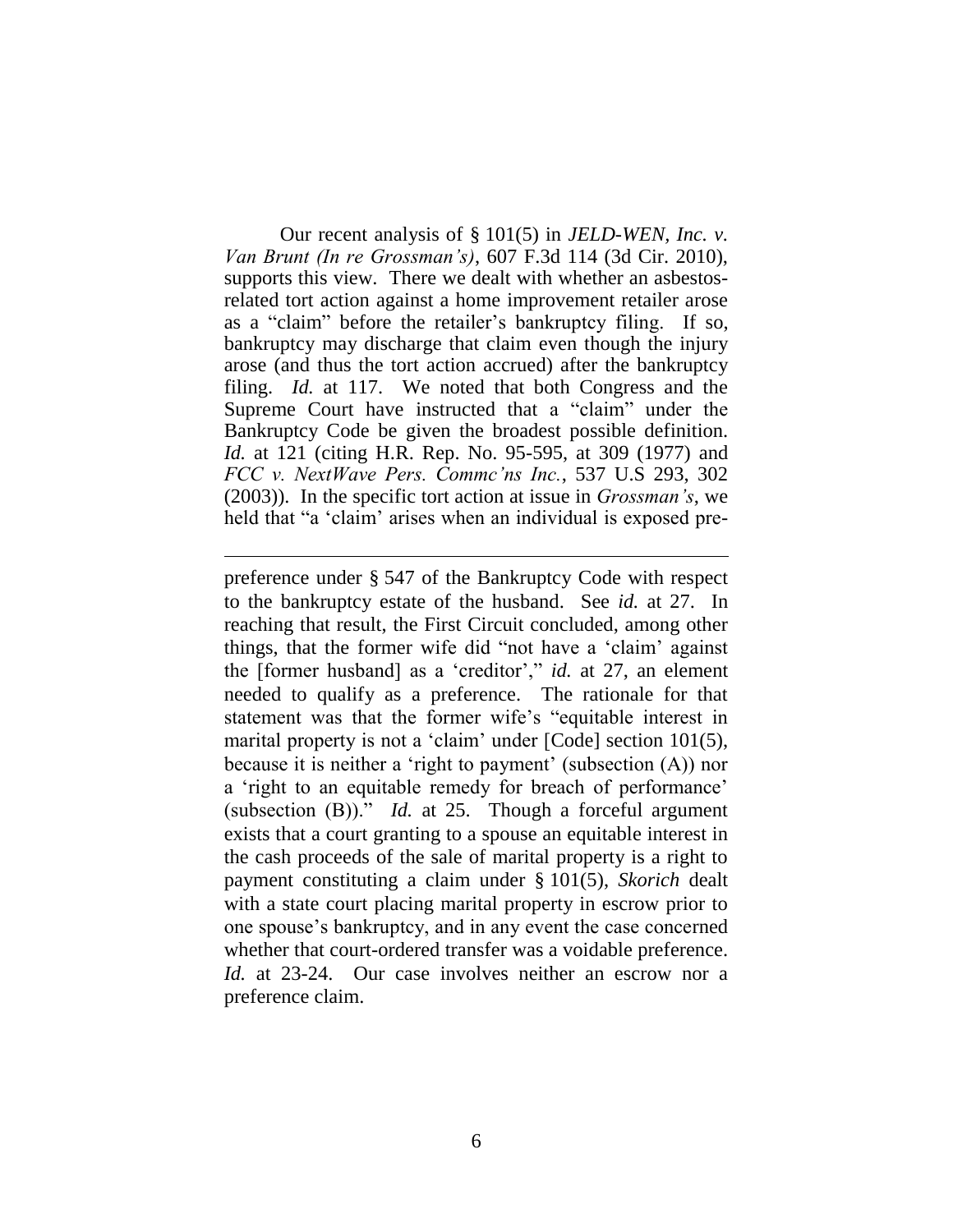petition to a product or other conduct giving rise to an injury, which underlies a 'right to payment' under [§ 101(5)]." *Id.* at 125. In other words, a lawsuit based on conduct (or exposure) that occurred before the bankruptcy filing yields a pre-petition claim even though the cause of action did not accrue until the injury manifested sometime after the bankruptcy filing.

In *Grossman's* we overruled an earlier test—known as the "accrual test"—set out in *Avellino & Bienes v. M. Frenville Co. (In re Frenville)*, 744 F.2d 332 (3d Cir. 1984). Under that test, a claim would not exist until a right to payment arose (or accrued) under state law. *Grossman's*, 607 F.3d at 119. After weighing criticisms of the test by our sister circuits and commentators, we concluded that the accrual test interpreted § 101(5)'s definition too narrowly because "a 'claim' can exist under the Code before a right to payment exists under state law." *Id* at 121*.* Specifically, the accrual test "fail[ed] to give sufficient weight to the words modifying [the 'right to payment']: 'contingent,' 'unmatured,' and 'unliquidated.'" *Id.* Thus our holding in *Grossman's* expanded our Court's interpretation of the definition of a "claim" under § 101(5) of the Bankruptcy Code. Candace's interest in marital property falls well within this expanded definition.

Orr argues that *Grossman's* expansion of the definition of a "claim" should be read narrowly to apply only to tortrelated claims and that we should continue to apply *Frenville* and the accrual test in our case. He asserts that, per the accrual test, Candace has a post-petition claim because under New Jersey law "a spouse's right to share in marital property by virtue of equitable distribution arises when 'a judgment of divorce . . . is entered.'" *Carr v. Carr*, 576 A.2d 872, 875 (N.J. 1990) (quoting N.J. Stat. Ann. § 2A:34-23). Orr also relies on two pre-*Grossman's* bankruptcy cases that held that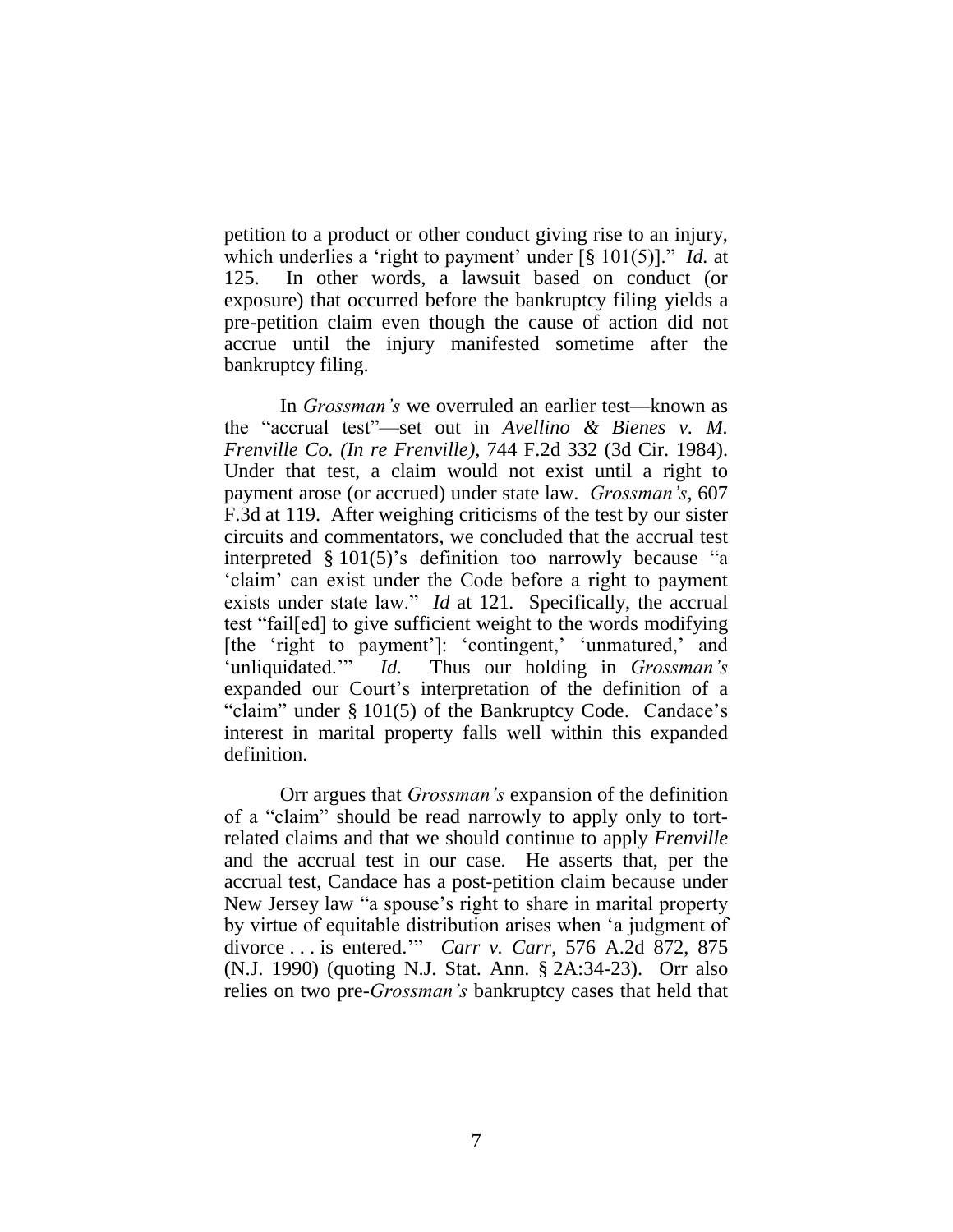claims based on equitable distribution in New Jersey do not exist until a judgment of divorce is entered—*In re Howell*, 311 B.R. 173 (Bankr. D.N.J. 2004) (a case decided by Judge Lyons), and *In re Berlingeri*, 246 B.R. 196 (Bankr. D.N.J. 2000). But contrary to Orr's contention, both cases relied on *Frenville*'s accrual test. *See Howell*, 311 B.R. at 176; *Berlingeri*, 246 B.R. at 199. As explained by Judge Lyons, *Ruitenberg*, 469 B.R. at 206-07, and as we explain below, the accrual test was abandoned by *Grossman's* even in this context.

Although our Court's formulation of the test in *Grossman's* was tailored to claims rooted in a common law tort action, when we overruled *Frenville* we spoke more broadly of the problems with the accrual test. As mentioned above, *Grossman's* points out that Congress sought to adopt the "*broadest possible definition*" of the term "claim" in § 101(5), and we recognized that *Frenville* "impose[d] too narrow an interpretation of a 'claim' under the Bankruptcy Code." 607 F.3d at 121 (emphasis in original). Ultimately, we acknowledged in *Grossman's* that the accrual test was not consistent with the language of  $\S$  101(5), which includes even a right to payment that is "contingent," "unmatured," or "unliquidated." *Id*. Thus, though the test in *Grossman's* does not directly apply to claims like Candace's for equitable distribution (because there is no obvious pre-petition product or specific conduct at issue), the underlying rationale of the case and the language of § 101(5) favor a broader rejection of the *Frenville* accrual test.

Allowing Candace a pre-petition claim here also comports with a related but distinct issue we recently decided: whether a debtor who is pursuing equitable distribution of marital property in a divorce proceeding must disclose that interest in his or her own bankruptcy filing if a final judgment of divorce is not yet entered. *See In re Kane*, 628 F.3d 631,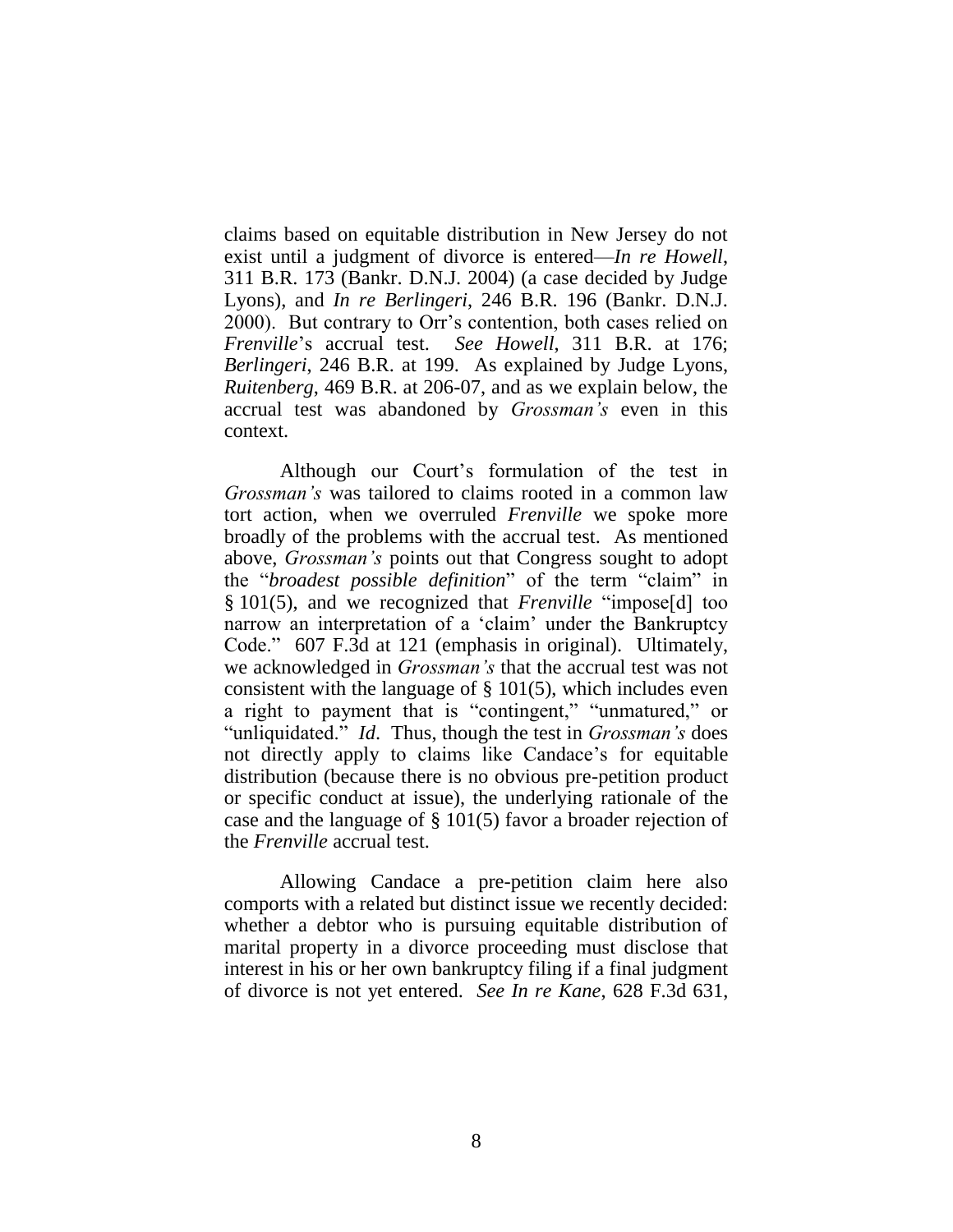641 (3d Cir. 2010). We observed that the debtor, Ms. Kane, "had an interest in an equitable distribution of marital property—namely, by virtue of being married to Mr. Kane, and by virtue of having initiated a divorce action in which she was seeking equitable distribution ...." *Id.* (emphasis omitted). Therefore, under the literal words of  $\S$  541(a)(1) of the Bankruptcy Code ("[p]roperty of the estate" includes "all legal or equitable interests of the debtor in property as of the commencement of the case"), "Ms. Kane's bankruptcy estate included as an 'equitable interest in property[]' the possibility that the [domestic relations court] would, at some point in the future, award her equitable distribution of marital assets, or that she and Mr. Kane would arrive at a property settlement that transferred the legal title of marital assets to her." *Kane*, 628 F.3d at 641 (emphases omitted). Thus we held that Ms. Kane was required to disclose that interest in her bankruptcy filing. Our result in the case before us, when combined with the result in *Kane*, creates a symmetry under the Code that is sensible: a debtor who has already begun divorce proceedings must disclose any expected share of his or her marital property as an asset of the estate under § 541, and, conversely, a non-debtor spouse may file a pre-petition claim against the estate based on his or her expected equitable share of the marital property even if no final judgment of divorce existed at the time of the bankruptcy filing.

In attempting to distinguish *Kane*, Orr places undue weight on the particular language we used in characterizing Ms. Kane as having an "interest" in the couple's marital property, but not a "right" to it. *See* Appellant's Br. at 18 (citing *Kane*, 628 F.3d at 642). But, as noted, in *Kane* we analyzed an entirely distinct section of the Code—"[p]roperty of the estate" under § 541—that bears little similarity in language or structure to the definition of a "claim" under § 101(5). *Kane* applies to Candace's own bankruptcy—her right to equitable distribution of marital assets is property of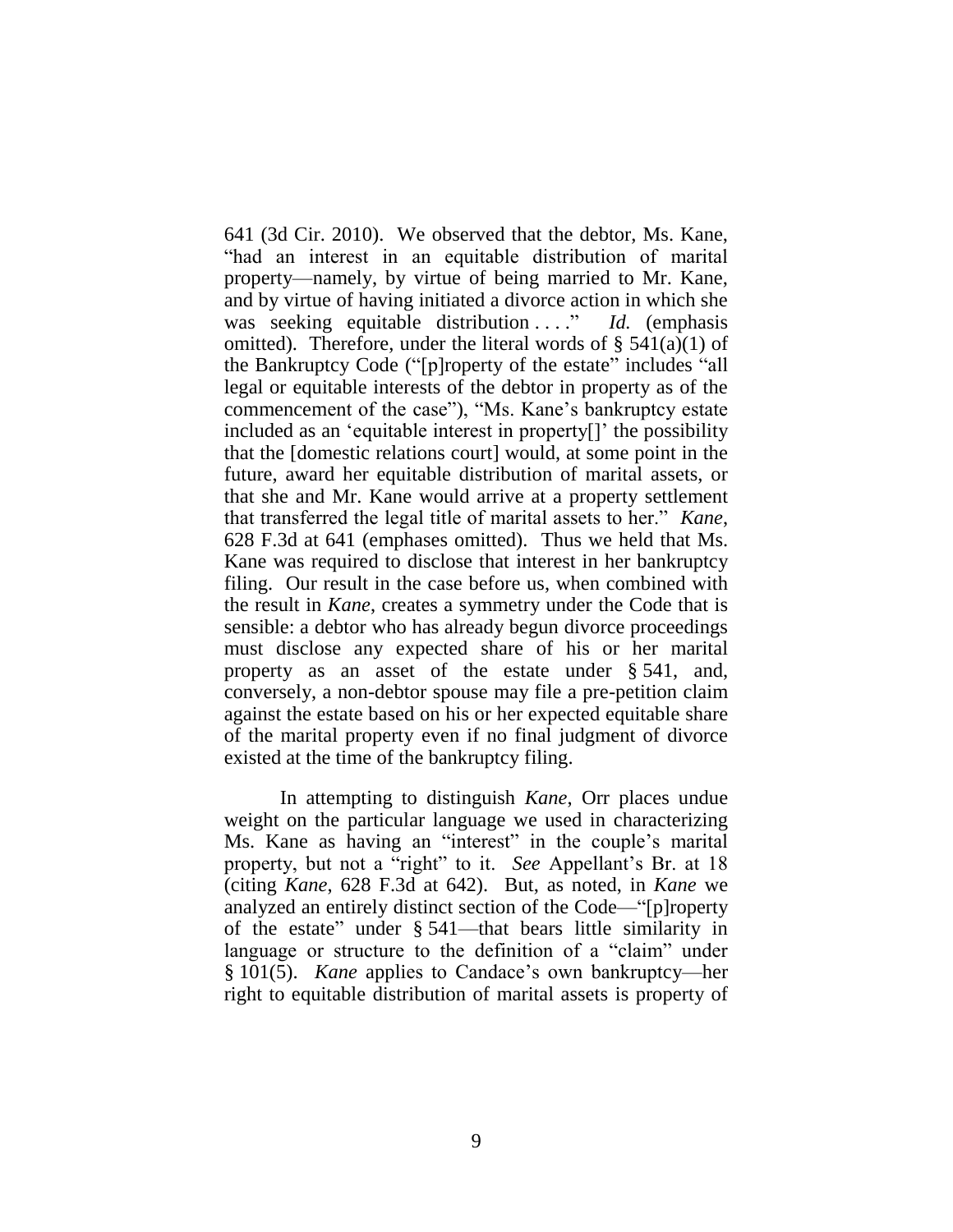her bankruptcy estate—and not to whether she has a claim to marital property in the custody of Orr as Paul's bankruptcy Trustee.

We also reject Orr's contention that allowing a prepetition claim in this case conflicts with New Jersey law and thereby disregards the rule of *Butner v. United States*, 440 U.S. 48, 55 (1979). Even though a state court in New Jersey may not order equitable distribution until a judgment of divorce has been entered, *see Carr*, 576 A.2d at 875, courts in the State recognize that certain rights to the marital property arise even before an order is entered. S*ee, e.g.*, *id.* at 878 ("[C]ognizable rights of spouses in marital property . . . arise from the marital relationship in which, presumptively, both parties contribute in varied ways to the creation, acquisition and preservation of their familial property and, thereby, secure a protectable interest to share, possess, and enjoy that property."); *Vander Weert v. Vander Weert*, 700 A.2d 894, 899 (N.J. App. Ct. 1997) ("[O]nce the divorce complaint is filed, the marital estate is, not technically but in a practical sense, *in custodia legis* . . . [and] significant equities in the then-distributable marital estate are thereby created . . . ."). Thus allowing a pre-petition claim follows New Jersey law that Candace holds "a protectable interest to share" in the couple's marital property. *Carr*, 576 A.2d at 878. That interest simply remains unliquidated and contingent until the domestic relations court enters a final decree of divorce and accompanying order for equitable distribution.

Finally, we note that, as a practical matter, allowing Candace a pre-petition claim does not raise the type of due process issue that concerned us in *Grossman's*. *See Grossman's*, 607 F.3d at 126 ("Th[e] issue [of inadequate notice] has arisen starkly in the situation presented by persons with asbestos injuries that are not manifested until years or even decades after exposure."). At the time Paul filed for